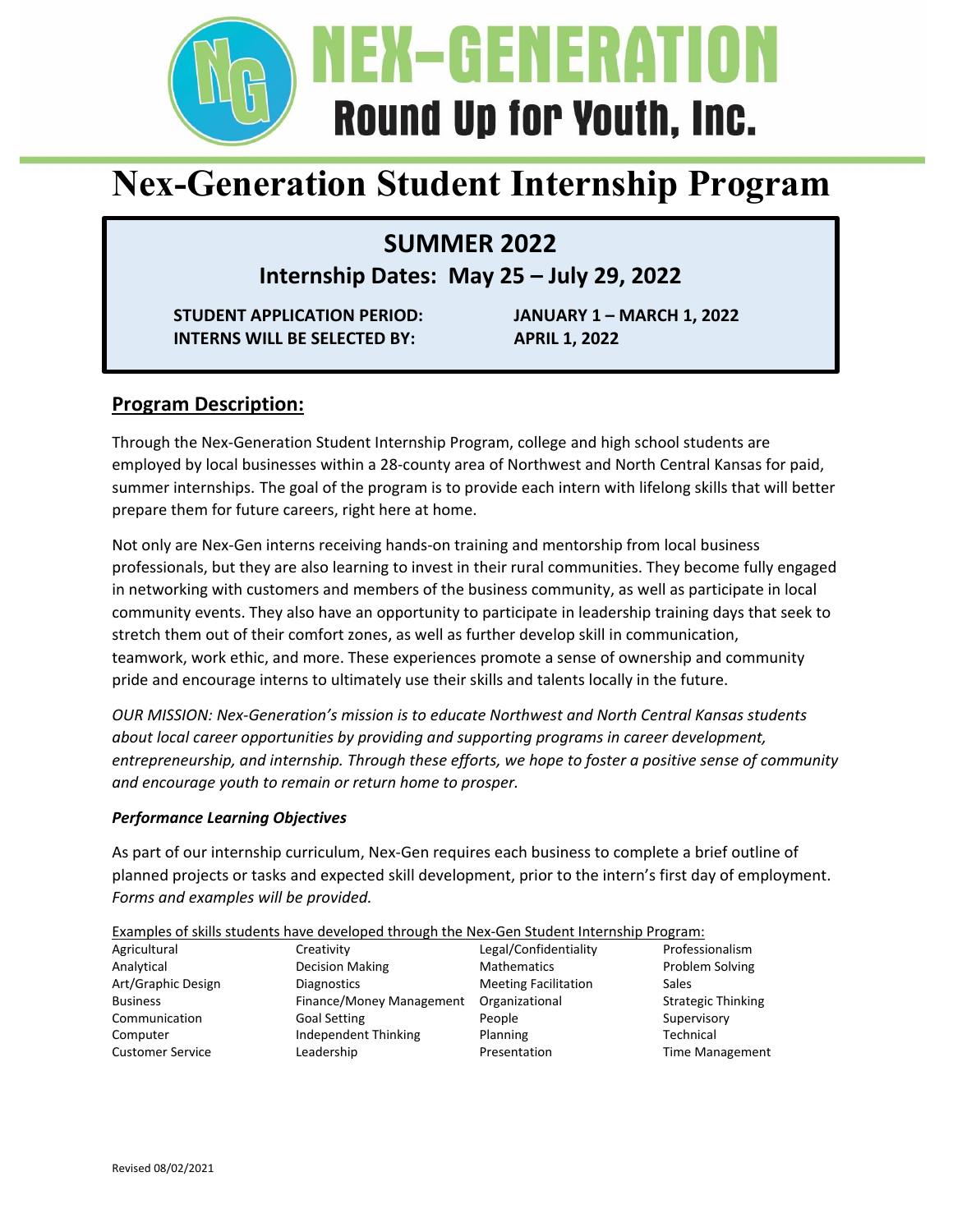### *Assign a Mentor*

Nex‐Gen recommends businesses assign their intern to one mentor at their organization. (It is essential to have one, go-to person for questions or authorizations.) We also recommend the intern either remain in one department, or, for a broader perspective, rotate among several departments or employees, depending upon the structure of the business.

### *Social Media*

Understanding the value of sharing the internship story with others throughout our region, we ask that businesses and interns help by becoming Nex‐Gen friends on Facebook and Instagram, and by sharing pictures, short videos, and other posts on their own social media sites and tagging Nex‐Gen.

### *Documentation of the Overall Experience*

**Performance Evaluations:** Each business will conduct a performance review with their intern twice during the summer (at 3 weeks and at the end). *An evaluation form is provided.* 

**Program Evaluations:** Businesses and interns are required to complete an overall, program evaluation. This provides Nex‐Gen with valuable feedback about your experiences, including ideas on how we may improve the program for the future. *An evaluation form is provided.*

**Intern "Success Story" Presentations:** Interns will provide presentations about their experiences and accomplishments, including knowledge/skills gained; networking opportunities with members of the community, county, or region; projects; and other take-away's. Two presentations are required:

- 1. **Presentation during the summer** to business staff members, a board or committee, or a community organization. This is a great opportunity to showcase the internship to others in the community, while developing presentation skills. It is also great prep work for the graduation day presentation.
- 2. **Presentation at Intern Graduation Day.** Interns will provide a "Success Story" presentation of 5 to 10 minutes using PowerPoint, Prezi, YouTube, or Google Slides, showcasing highlights from their summer internship experiences. We recommend including pictures or video clips. Students should send their presentations in a PowerPoint format to Jacque Beckman at least 2 days before the Graduation Day event. (Keynote presentations MUST be converted to PowerPoint.)

### *Professionalism/Dress Code/Apparel:*

Professionalism is expected in all facets of our program. Appropriate attire is determined by each business. Nex‐Gen provides interns with two, Nex‐Gen‐logoed shirts (1 Polo and 1 T‐shirt).

We recommend interns wear their Nex‐Gen shirts at least once per week and when presenting or representing the program during community events.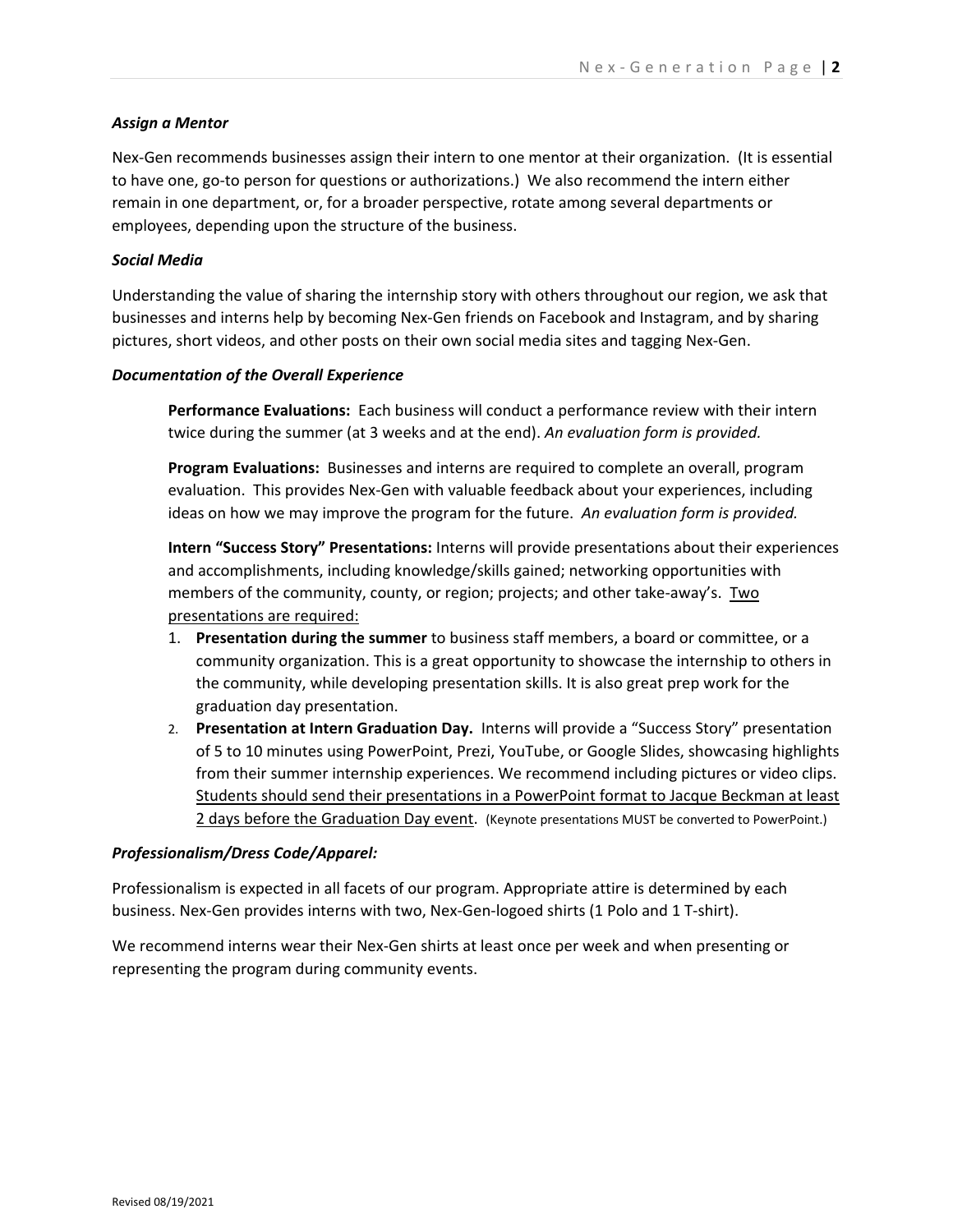## **Application & Hiring Process:**

## *Eligibility*

Students must be in college or high school (age 16+) and must be from or attending school in the following Northwest/North Central Kansas counties: Barton, Cheyenne, Cloud, Decatur, Ellis, Ellsworth, Gove, Graham, Jewell, Lincoln, Logan, Mitchell, Norton, Osborne, Ottawa, Phillips, Rawlins, Republic, Rooks, Rush, Russell, Saline, Sheridan, Sherman, Smith, Thomas, Trego, and Wallace.

Businesses/organizations must also be located (or have a branch) within these counties. Businesses may specify additional age, education, or experience requirements based on the position.

## *Application & Hiring Process / Availability of Funding for Businesses*

To apply for the program, businesses must complete an online application at https://www.nex‐ generation.org/internships, which asks for the number of interns the business wishes to hire, a brief position description of each, and whether the business requests funding. Business applications are due October 1.

Students apply January 1 through March 1. Nex‐Gen prepares and posts the application online; notifies area schools, colleges, and universities; and posts to social media. Businesses receive their respective applications, and review, interview, and select their own candidates by April 1.

The 2022 internships will be from May 25 to July 29. **Interns are employed by the individual business on the business's payroll at a required, base rate of \$12.00/hour.** (Businesses are responsible for payroll taxes/tax liabilities, new-hire processing, drug/alcohol testing, safety training, etc.) You may elect to pay a higher wage, depending upon skill and project requirements. For instance, you may have a high school or college student who is a  $2^{nd}$ -,  $3^{rd}$ -, or 4<sup>th</sup>-year Nex-Gen intern or one who has already obtained certifications or completed higher‐level coursework in their field of study. In these cases, you may wish to offer a little more. We have revised our grants to provide additional funding, if needed. On average, a business' "out‐of‐pocket" payroll expenses have ranged from \$1,600 (small business) to \$2,600 (large business). To clarify this classification, "large" businesses may include, but not be limited to, manufacturing; communication, electric, and agriculture cooperatives; government entities; branch‐based financial institutions; hospitals; and schools. Others are classified as "small" businesses.

As shown below, our grant structure is designed to keep a business' average out‐of‐pocket expenses about the same, regardless of the intern's pay rate.

| <b>WAGE AND</b><br><b>GRANT</b><br><b>INFORMATION</b> | <b>Hourly Rate</b>           | <b>9-week Total</b><br>(if intern<br>worked 40<br>hours per<br>week) | <b>Small</b><br><b>Business</b><br>Grant | Large<br><b>Business</b><br>Grant | <b>Small</b><br><b>Business</b><br>Out-of-<br><b>Pocket</b> | Large<br><b>Business</b><br>Out-of-<br><b>Pocket</b> |
|-------------------------------------------------------|------------------------------|----------------------------------------------------------------------|------------------------------------------|-----------------------------------|-------------------------------------------------------------|------------------------------------------------------|
| <b>2022 BASE</b><br>WAGE                              | \$12.00                      | \$4,320                                                              | \$2,720                                  | \$1,720                           | \$1,600                                                     | \$2,600                                              |
| <b>EXAMPLE-</b><br><b>HIGHER LEVEL</b><br>WAGE        | \$14.00<br>(EXAMPLE<br>ONLY) | \$5,040                                                              | \$3,440                                  | \$2,440                           | \$1,600                                                     | \$2,600                                              |